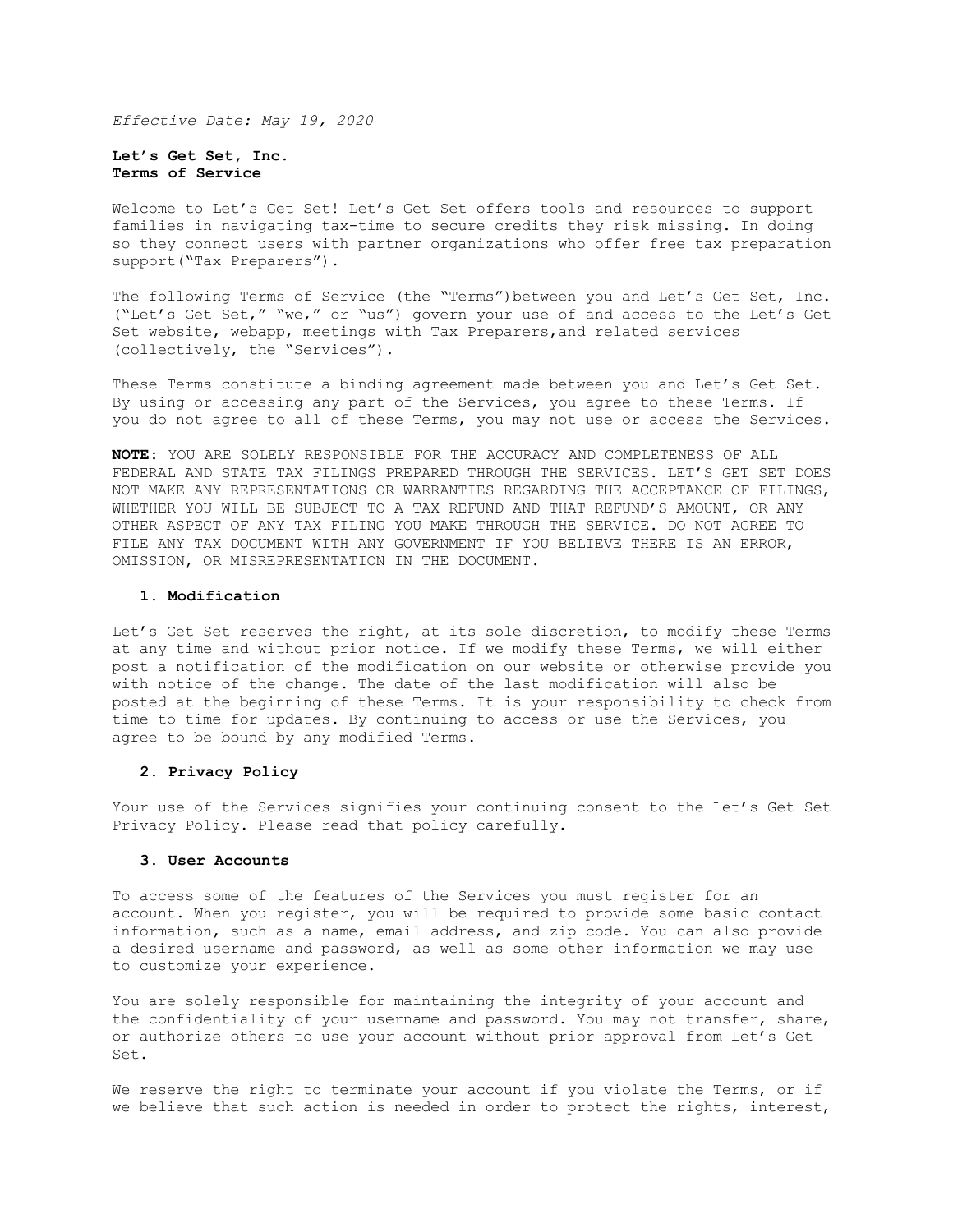safety, or interests of Let's Get Set, its users, its affiliates and service providers, or others. This termination may be done with or without notice to you.

If you wish to terminate your account, please contact Let's Get Set at info@letsgetset.co.

# **4. Eligibility**

The Services are intended solely for persons who are at least 18 years old. By using the Services you are confirming that you are at least 18 years old. If you are not 18 or older, you may not use the Services.

## **5. Limitations on Services**

Please note that Let's Get Set and its Tax Preparers are not in the business of providing legal, financial, accounting, health care, real estate, or other professional services or advice. Consult the services of a competent professional when you need this type of service.

## **6. Your Use of the Services**

Whether or not you register for an account, your use of the Services is subject to your compliance with these Terms. Your use of the Services is further subject to the following restrictions and obligations:

- a. You may only use the Services for your own personal, non-commercial use. You may not transfer your right to use the Services to others.
- b. You may access the Services for lawful purposes only. You may not use the Services to harm other people or their property, or to transmit content that in any way infringes or violates the rights of anyone.
- c. You agree to participate in all meetings with Tax Preparers in good faith. You may not use the Services in any way that defrauds, misrepresents, or misleads any Tax Preparer, government tax authority, or other person or entity.
- d. You may not use the services if you have previously been terminated from accessing the Services or had your account deleted.
- e. You may only use the Services in the United States, and only if your access and use of the Services is lawful where you are located.
- f. You may not automatically copy, rip, scrape, crawl, or capture the content in the Services except as expressly allowed by Let's Get Set in writing.
- g. You may not interfere with or damage the Services, including, without limitation, through the use of viruses, bots, harmful code, denial-of-service attacks, backdoors, packet or IP address spoofing, forged routing, or any similar methods or technology.
- h. You may not use the Services for unauthorized mail or messages or any form of "spamming." You may not transmit any material that constitutes junk mail, spam, or commercial offers.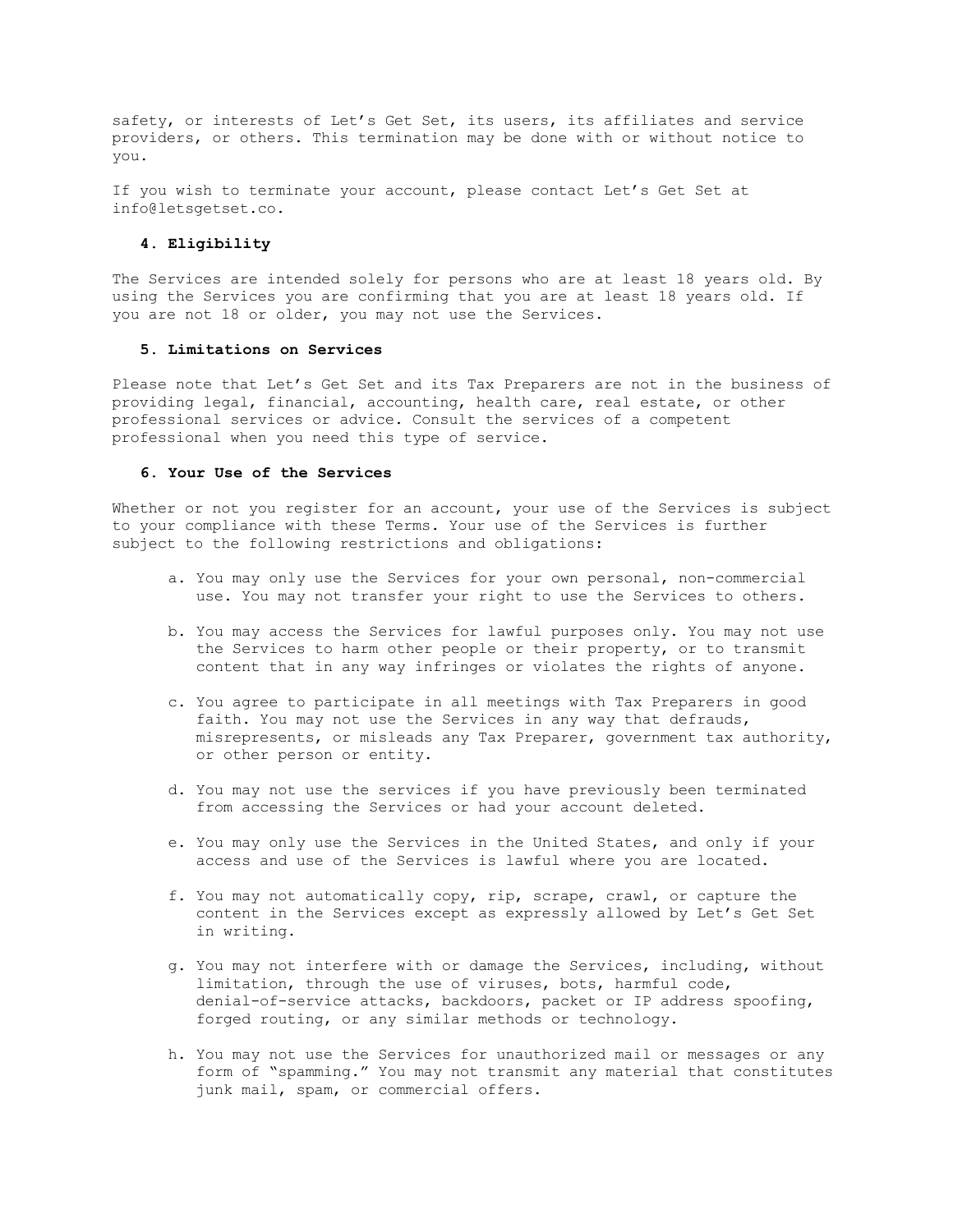### **7. User Content**

As part of the features of the Services, we may allow you to voluntarily submit content over the Services, including information related to your tax returns ("User Content"). You hereby grant Let's Get Set a nonexclusive, worldwide, perpetual, royalty-free, irrevocable right and license to reproduce, distribute, display, host, store, promote, exploit, create a derivative work from, adapt, edit, sublicense, and otherwise use the User Content in any medium or form now known or hereafter developed, without royalty or charge, for the purpose of helping you prepare your tax return, and to otherwise develop or improve the Services.

You further represent and warrant that:

- a. to the best of your knowledge, the User Content you submit is complete, accurate, and will not mislead your any Tax Preparer, government tax authority, or other person or entity;
- b. your User Content will not create any liability on the part of Let's Get Set; and
- c. your User Content does not contain any worms, viruses or other harmful code.

### **8. Feedback**

We welcome and encourage you to provide feedback, comments and suggestions for improvements to the Services ("Feedback"). You can provide such Feedback at info@letsgetset.co. You agree that Let's Get Set has the right, but not the obligation, to use such Feedback without any obligation to provide you credit, royalty payment, or ownership interest in the changes to the Services.

### **9. Third-Party Services and Advertisers**

As part of the services it offers, Let's Get Set may include links to third party websites and services on the Services. You agree that Let's Get Set is not responsible or liable for any content or other materials on third party websites. We are also not responsible for any transactions or dealings between you and any third party. You agree that Let's Get Set is not responsible for any claim or loss due to a third-party website or any advertiser.

#### **10.Warranties**

LET'S GET SET PROVIDES THE SERVICES "AS IS." WE MAKE NO EXPRESS WARRANTIES OR GUARANTEES ABOUT THE SERVICES. TO THE MAXIMUM EXTENT PERMITTED BY LAW, WE DISCLAIM EXPRESS AND IMPLIED WARRANTIES, INCLUDING BUT NOT LIMITED TO ANY IMPLIED WARRANTIES OF MERCHANTABILITY, SATISFACTORY QUALITY, ACCURACY, TIMELINESS, FITNESS FOR A PARTICULAR PURPOSE, OR NON-INFRINGEMENT. WE DO NOT GUARANTEE THAT THIS SITE OR THIS SERVICE WILL MEET YOUR REQUIREMENTS, IS ERROR-FREE, RELIABLE, OR WILL OPERATE WITHOUT INTERRUPTION.

**YOU ARE SOLELY RESPONSIBLE FOR YOUR OWN TAX RETURN**, INCLUDING ENSURING THAT THE INFORMATION CONTAINED WITHIN IT IS ACCURATE, THAT IS WAS RECEIVED AND ACCEPTED BY THE RELEVANT GOVERNMENT TAX AUTHORITY, AND ALL SUBSEQUENT CORRESPONDENCE REGARDING THE FILING, INCLUDING THE PROCESSING OF ANY ADDITIONAL COLLECTIONS OR RETURNS. LET'S GET SET DISCLAIMS ALL LIABILITY FOR ANY ISSUES REGARDING YOUR TAX RETURN TO THE MAXIMUM EXTENT PERMITTED BY LAW.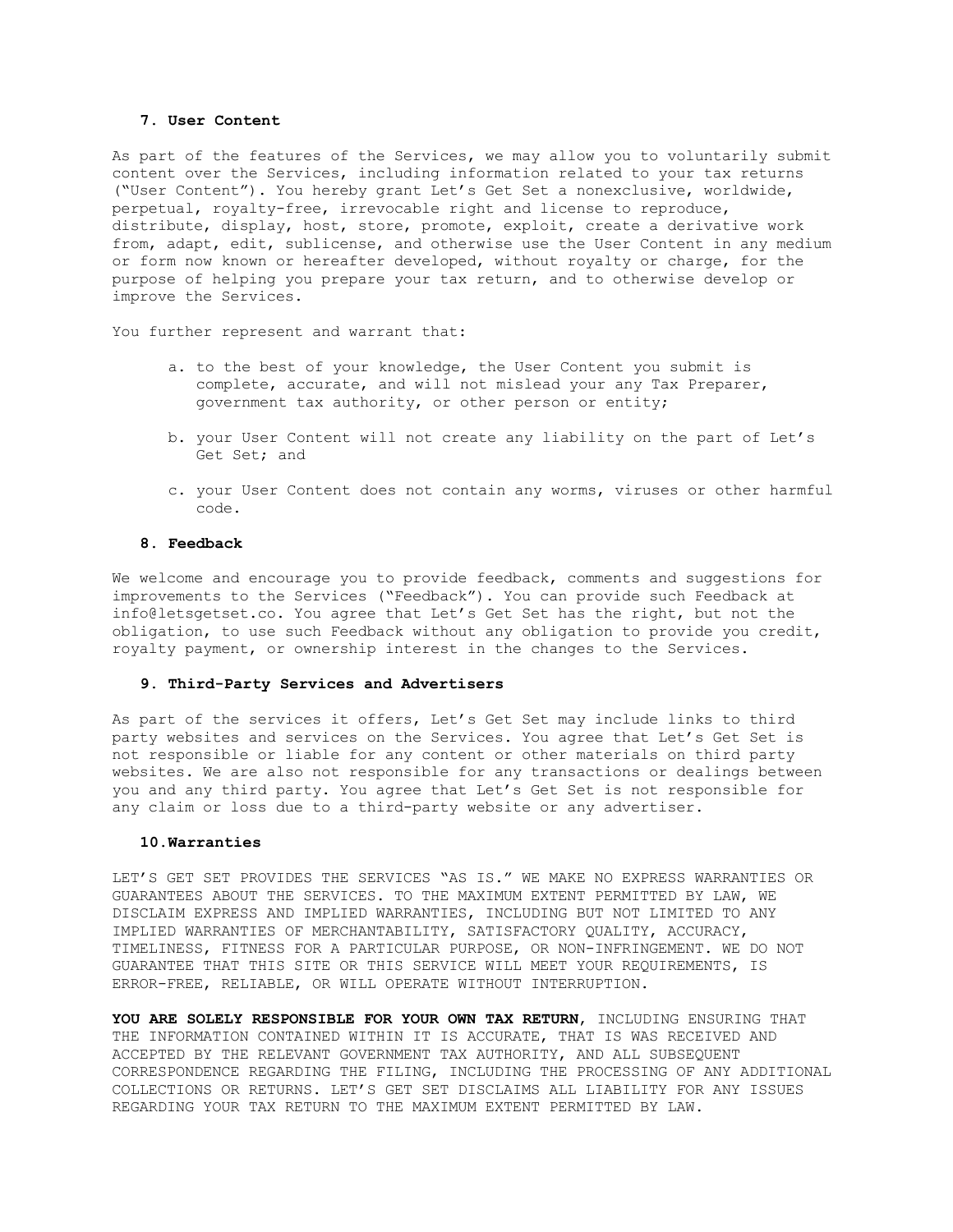Because some states do not permit disclaimer of implied warranties, you may have additional consumer rights under your local laws.

#### **11.Limitation on Liability**

TO THE MAXIMUM EXTENT ALLOWED BY LAW, LET'S GET SET SHALL NOT BE LIABLE TO YOU OR TO ANY THIRD PARTIES FOR ANY INDIRECT, SPECIAL, INCIDENTAL, CONSEQUENTIAL, PUNITIVE, OR EXEMPLARY DAMAGES, EVEN IF WE KNEW OR SHOULD HAVE KNOWN OF THE POSSIBILITY OF SUCH DAMAGES. THIS LIMITATION APPLIES WHETHER BASED ON A CLAIM RELATED TO A WARRANTY, CONTRACT, TORT, PRODUCT LIABILITY, OR ANY OTHER LEGAL THEORY, AND WHETHER OR NOT LET'S GET SET KNEW, SHOULD HAVE KNOWN, OR WAS APPRISED OF SUCH DAMAGES.

TO THE FULLEST EXTENT PROVIDED BY LAW, IN NO EVENT WILL THE COLLECTIVE LIABILITY OF LET'S GET SET AND ITS SUBSIDIARIES AND AFFILIATES, AND THEIR LICENSORS, SERVICE PROVIDERS, EMPLOYEES, AGENTS, OFFICERS, AND DIRECTORS, TO ANY PARTY (REGARDLESS OF THE FORM OF ACTION, WHETHER IN CONTRACT, TORT, OR LET'S GET SET FOR THE APPLICABLE CONTENT, PRODUCT, OR SERVICE OUT OF WHICH LIABILITY AROSE.

Because some states do not permit these limitations on liabilities, you may have additional consumer rights under your local laws.

### **12.Severability and Integration**

The Terms constitute the entire agreement between you and Let's Get Set with respect to use of the Services and supersede all previous written or oral agreements within the same subject matter. If any part of the Terms is held invalid or unenforceable, that portion shall be construed in a manner consistent with applicable law to reflect, as nearly as possible, the original intentions of the parties, and the remaining portions shall remain in full force and effect.

### **13.Termination**

Let's Get Set may discontinue or change any part of the Services at any time, with or without notice.

Let's Get Set reserves the right to terminate your use of the Services and delete your user account if you violate the Terms, or if we believe in good faith that such action is needed in order to protect the rights, interest, safety, or interests of Let's Get Set, its users, its affiliates and service provides, or any other entity or individual. This termination may be done with or without notice to you.

### **14.No Waiver**

The failure of Let's Get Set to exercise or enforce any right or provision of these Terms shall not constitute a waiver of such right or provision, and no waiver of any of the provisions of these Terms shall be deemed a further or continuing waiver of such provision or any other provision.

#### **15.Governing Law**

These Terms and corresponding Privacy Policy shall be governed and construed according to the laws of the State of Delaware and the federal laws of the